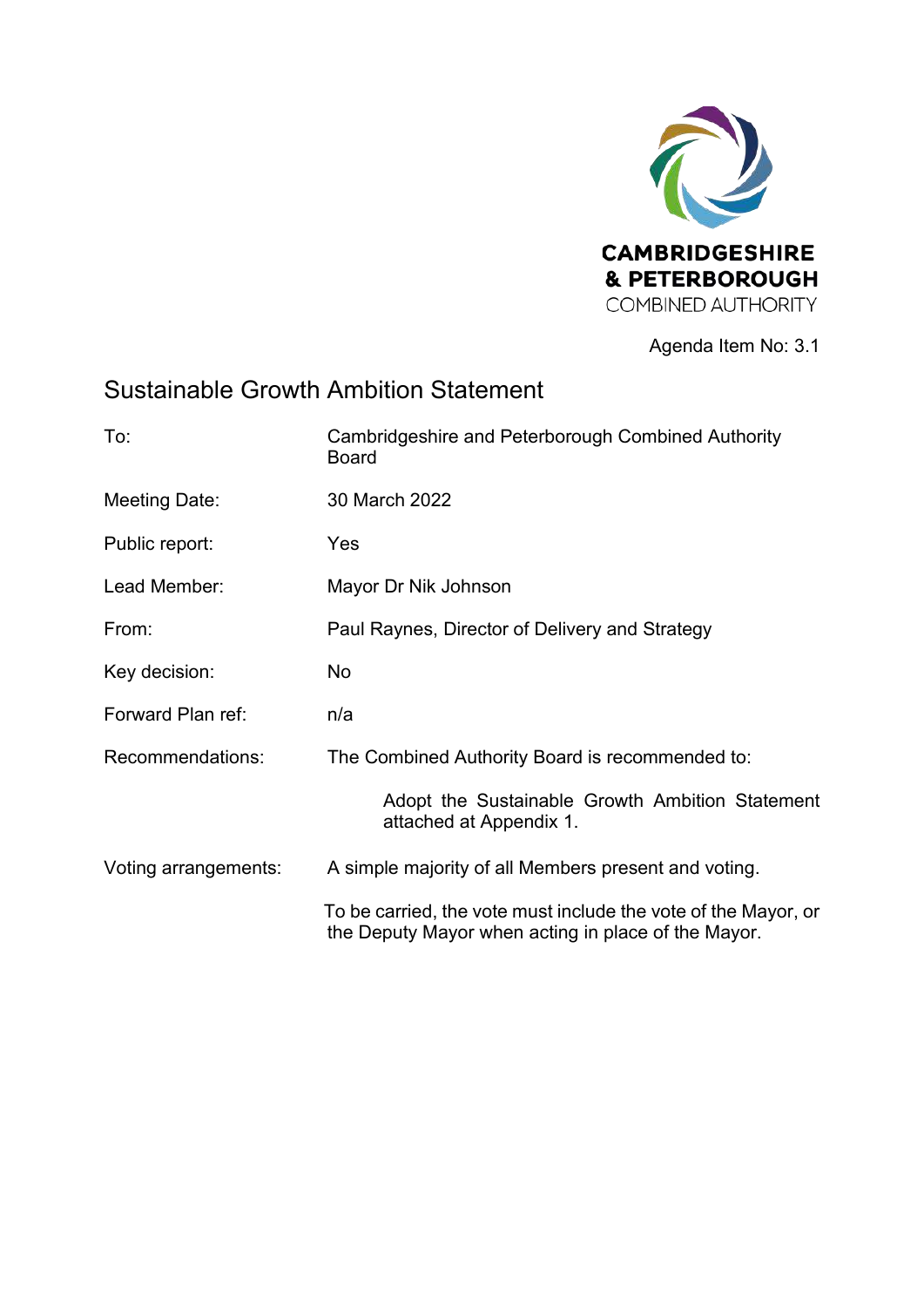#### 1. Purpose

1.1 To adopt the Sustainable Growth Ambition Statement.

#### 2. Background

- 2.1 The Constitution and Assurance Framework require funding to be allocated in line with the Combined Authority's strategic policy framework. A key element of that policy framework since 2018 has been the Growth Ambition Statement. This statement was adopted by the Combined Authority in November 2018 and now needs to be updated.
- 2.2 The Board is invited to adopt the new draft Sustainable Growth Ambition Statement set out at Appendix 1. The text was published for consultation alongside the draft medium term financial plan (MTFP) between 26 November and 31 December 2021. The text before the Board today reflects comments made during the consultation and has been further revised following discussion by the Board on 26 January 2022.
- 2.3 The Sustainable Growth Ambition Statement restates the Devolution Deal commitment to double the size of the Cambridgeshire and Peterborough economy over the 25 years from the date of the Deal. It also describes six themes which inform the Combined Authority's investment programme. These reflect an economic approach anchored in growth theory, aiming to maximise not only annual headline growth in the economy, but also the stock of capital that will support future growth and make it sustainable.
- 2.4 Since the first draft of this Statement was put before the Board in November, a similar "six capitals" approach has been adopted as the economic basis for the Government's Levelling Up White Paper, published in February 2022.
- 2.5 The draft Sustainable Growth Ambition Statement's investment themes will be supported by measurable outcomes. These will provide a more robust and consistent framework for prioritising future investments and developing business cases that are consistent with the principles of the HM Treasury Green Book.
- 2.6 As was the case with the previous Growth Ambition Statement, the Sustainable Growth Ambition Statement will provide the strategic policy anchor for future updates of the other key policy documents that make up the Authority's strategic framework.

## Significant Implications

- 3. Financial Implications
- 3.1 The Sustainable Growth Ambition Statement and the six themes will be used to guide the allocation of the budget in order to ensure strategic alignment, which is a key element of the value for money assessment required by the HMT Green Book and our own Assurance Framework.